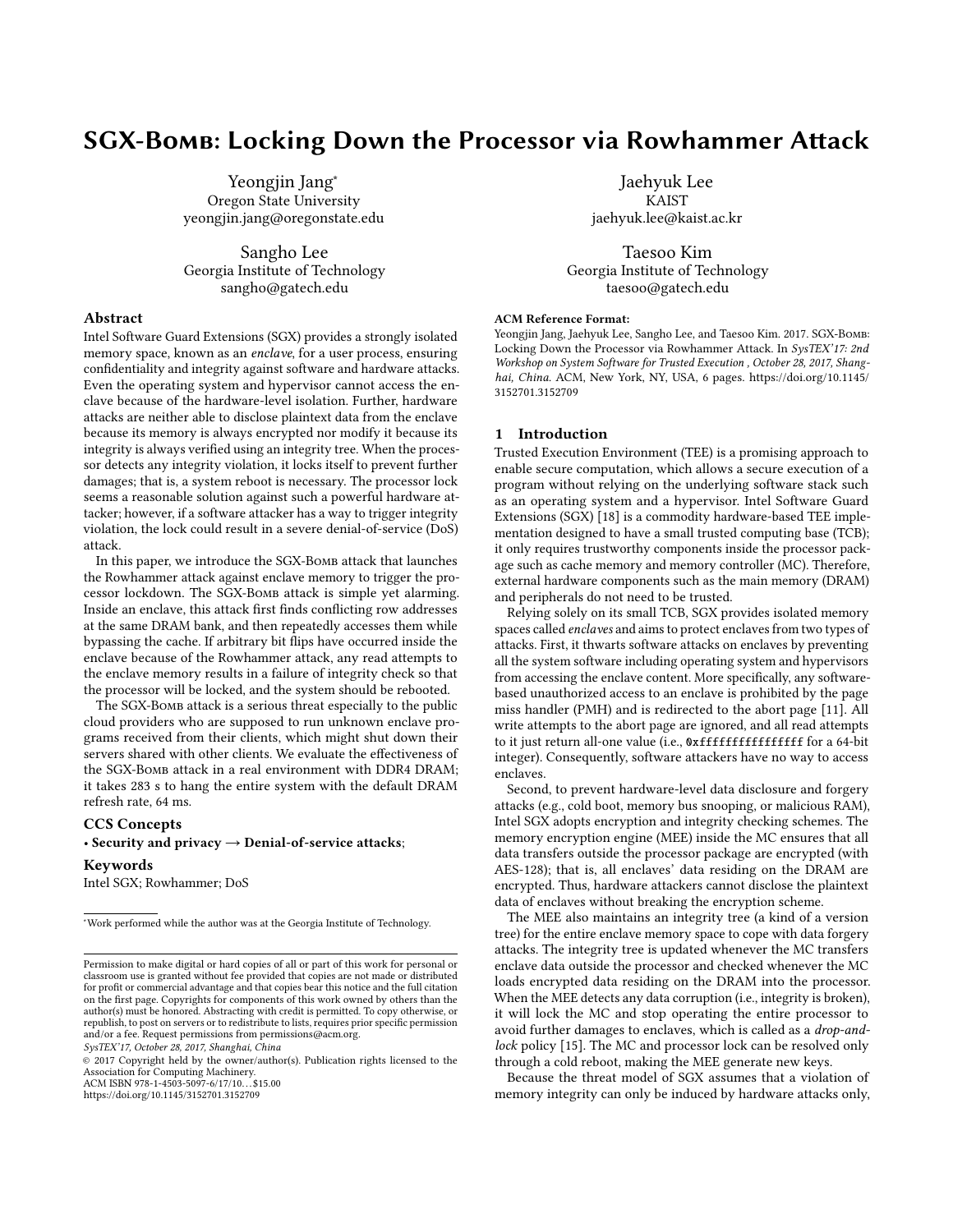the drop-and-lock policy seems a legitimate solution against hardware attackers who attempt to forge enclave content. However, we challenge to that assumption: what will happen if a software-only attack undermine the integrity of an enclave by triggering a vulnerability in the memory hardware? If the drop-and-lock policy is still applied to this case, the software-only attack can induce halting the processor without having physical access to the DRAM.

To answer this question, we construct the SGX-Bomb attack that launches the Rowhammer attack [\[21,](#page-5-3) [31\]](#page-5-4), which can induce a physical disturbance error (i.e., bit flipping) in DRAM only by software, against the enclaves. To be specific, the SGX-Bomb attack identifies prerequisites of the Rowhammer attack in the enclave memory space and then induces random bit flipping in the memory by repeatedly accessing conflicting row addresses inside the same DRAM bank with cache flush and reload. By intentionally triggering the drop-and-lock policy to block the execution of the processor, the SGX-Bomb attack results in a system-wide denial-of-service (DoS); that is, the system is not responding any of interrupts; therefore the system should be rebooted to work properly.

We launched the SGX-Bomb attack to available hardware in the market; that is, an Intel Core i7-6700K processor equipped with Crucial 8GB DDR4 memory and installed as default settings. We observed that the entire system hang can be triggered in 283 seconds as the minimum.

The implication of the SGX-BOMB attack is alarming. From the viewpoint of a server (e.g., the public cloud), the expected use case of SGX is to securely run a program received from a remote client without knowing its details. This implies that a remote client can lock the server by launching the SGX-Bomb attack. Because system software cannot monitor the enclave by design and the lock is triggered at the hardware level, currently there is no defense against this attack. More importantly, the cloud infrastructure for SGX, in which its system availability is highly critical (i.e., directly impacting its profit), is a more severe target of the SGX-Bomb attack. It is because the processor lock will directly affect availability and service level agreements (SLAs), and its recovery takes long and consumes a lot of power, which is very costly in the cloud computing.

### 2 Background

In this section, we will describe the hardware modification in Intel Skylake processors for providing the integrity guarantee of SGX that is exploited by the SGX-Bomb attack. The confidentiality protection in SGX and the corresponding hardware modifications are not related to the SGX-Bomb attack. Thus they will not be illustrated in this paper. We direct the readers to [\[10,](#page-5-5) [11,](#page-5-1) [15,](#page-5-2) [19\]](#page-5-6) for full description.

Processor reserved memory. Intel SGX introduces a new memory region called Processor Reserved Memory (PRM). The PRM is a physically continuous memory region located in the main memory (DRAM), and the BIOS determines its range at the boot time. The PRM region can be organized into two subregions: the Enclave Page Cache (EPC) and the integrity tree [\[8,](#page-5-7) [15\]](#page-5-2). All the data and code used by the enclave are stored in the EPC and the integrity tree maintains the MAC tags of the EPC data. All these operations are orchestrated by the memory encryption engine (MEE).

Memory encryption engine (MEE). The MEE is an extension of the processor's integrated memory controller (IMC), and the IMC routes all read and write requests to all EPC pages in PRM to the MEE [\[15\]](#page-5-2). Any access to EPC pages from non-enclave execution

will be strictly prohibited by the MEE (against software attacks), and the MEE not only provides cryptographic protection over EPC pages for confidentiality but also verifies the integrity of the pages (against hardware attacks).

Integrity tree. The MEE provides data integrity and replay protection over EPC pages using the integrity tree [\[8,](#page-5-7) [15\]](#page-5-2), which is an enhanced version of the classical Merkle tree [\[25\]](#page-5-8) (n-ary Merkle tree with MAC using a hardware key). Tamper-resistance of the tree is guaranteed by storing the root node in processor-internal on-die SRAM. For every request, the MEE not only reads (writes) the content of the EPC but also verifies (updates) its MAC with (to) the integrity tree. Verifying MAC assures that the data read from EPC is not corrupted since the last time it was written from the processor to the DRAM.

Drop-and-lock policy. To prevent the forgery against EPC pages, the MEE enforces drop-and-lock policy [\[15,](#page-5-2) [18\]](#page-5-0). When the MEE detects any mismatch on the integrity tree, it immediately locks the memory controller to prevent further transactions from being serviced by the IMC. Eventually, this causes the system to hang and reset must be required.

### 3 The SGX-Bomb Attack

The objective of the SGX-BOMB attack is to lock the processor (i.e., launching a denial-of-service (DoS) attack) by intentionally triggering the defense mechanism of the MEE of SGX for physical attacks on memory integrity, through a software attack that utilizes the Rowhammer attack [\[21\]](#page-5-3).

Because SGX is supposed to protect itself from any physical attack that tampers memory content in the enclave, the MEE follows the drop-and-lock policy [\[15\]](#page-5-2), which locks the processor if the MEE observes any fault on the integrity check while loading and decrypting an encrypted memory block. Only an explicit system reboot can resolve the processor lock.

The drop-and-lock policy seems a valid solution against data forgery when only a hardware attacker can corrupt the EPC region. Unfortunately, we confirm that the Rowhammer attack can break this assumption through the experiment. When an enclave process launches the Rowhammer attack against its EPC pages, there is a chance to flip arbitrary memory bits in the EPC pages. That is, a software attack can corrupt data inside the EPC region.

The software-driven (or Rowhammer-driven) enclave data corruption also makes the processor halt because the MEE has no way to distinguish the data corruption caused by software from the data corruption caused by hardware. When an enclave process accesses flipped EPC pages, the MEE will detect integrity violation through discovering a mismatch of the MAC of the data with the integrity tree and then lock the MC (and the entire processor). It is because the memory modification through disturbance error is not reflected in the integrity tree. Once the lock is triggered the processor is neither able to execute instructions nor able to respond to any interrupt requests. The only way to regain the execution of the processor is to power down and up again.

This is a critical security problem because an unprivileged userlevel program (i.e., in ring 3) in an enclave can lock the processor, leading to complete system down that makes the system software completely lose control of the system.

### 3.1 Threat Model

- The SGX-Bomb attack is based on the following assumptions:
- (1) The target machine is equipped with an Intel processor that supports SGX.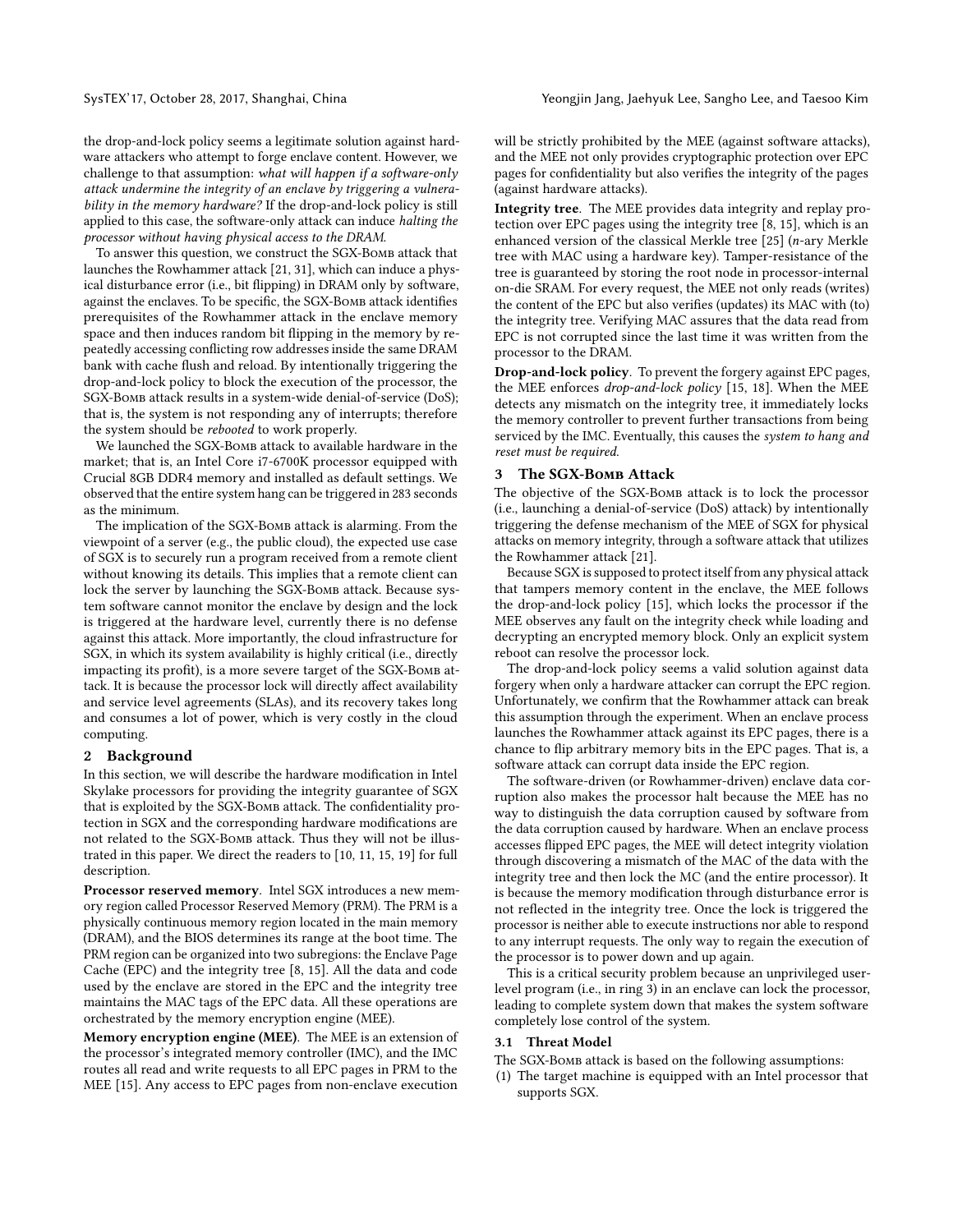SGX-Bomb: Locking Down the Processor via Rowhammer Attack SysTEX'17, October 28, 2017, Shanghai, China

- (2) The DRAM module of the target machine is vulnerable to the Rowhammer attack.
- (3) The attacker has a user-level execution environment (i.e., ring 3) on the system and can execute a program in an enclave.
- (4) The attacker has no system privilege (i.e., ring 0) of the target system and neither has a root-privilege account nor a kernel exploit to get the system privilege.
- (5) The attacker does not have any physical access to the target machine.

We assume a realistic scenario of running a client application in SGX. For example, both running a program in SGX under the cloud environment and simply downloading a program for SGX over the Internet and executing it will fall into this model.

### <span id="page-2-1"></span>3.2 Attack Design

In this section, we describe the SGX-Bomb attack in detail. In particular, we would like to demonstrate the lock-down of the running processor by triggering a bit flipping on one of EPC pages, making the data integrity check fail. To launch this attack, we use the double-sided Rowhammer attack [\[31\]](#page-5-4), which is known to be the fastest way to induce a bit flipping.

In the following, we describe in detail each step for launching the SGX-Вомв attack:

#1: Finding row addresses that reside in the same bank. The first step of the SGX-Bomb attack is to find conflicting rows that reside in the same bank in the EPC region because it is the requirement for launching double-sided Rowhammer attack. One way of finding such addresses is a method proposed in DRAMA [\[26\]](#page-5-9), which reverse engineers the memory scramble function of the processor to figure out the bank mapping of a physical address. However, according to our threat model, we should not rely on this method because an attacker has no permission to get the physical addresses of the enclave memory space. Instead, we develop an exploit based on the timing information as a side channel for finding virtual addresses that map to the same bank in the DRAM within an enclave, as suggested in DRAMA [\[26\]](#page-5-9) and the Google article [\[31\]](#page-5-4).

Access of DRAM can be categorized in three ways in terms of timing: 1) access the same row, 2) access rows in different banks, and 3) access different rows (i.e., conflicting rows) in the same bank. Because the timing of accessing conflicting rows is slower than other two accesses, we can detect conflicting addresses only with virtual addresses by measuring and comparing the access time.

[Figure 1](#page-2-0) shows how we can find conflicting rows by exploiting access time as a side channel. We measure the timing of accessing two addresses p1 and p2 without hitting the cache for multiple times. Based on the timing categorization, we can easily observe the three clusters of timing if we scan a small number of heap space of an enclave that can accommodate the bank width of the memory (<256 KB for the tested DRAM). Then, we set the average value of the slowest and the median timing as the threshold (for accessing 1,000 times in i7-6700K, the threshold value was 600,000). After getting the threshold value, we can find conflicting row addresses by measuring the access time and comparing the timing with the threshold for a fixed p1 and scanning p2 for enclave heap space.

#2: Finding interleaved row addresses. The double-sided Rowhammer attack also requires an attacker to know two addresses in the same bank but interleaved by one row in the middle. Although we can find the row addresses in the same bank through step #1, we need to figure out two rows that are interleaved by one row. In other words, we need to have the addresses such that the first

```
1 // measure the timing of accessing two addresses p1 and p2<br>2 void enclave_access_row(uint64_t *p1, uint64_t *p2, uint64_t n_trial) {<br>3 // run for n_trial times (to amplify the delay)
 4 while (n_trial-- > 0) {
5 // flush two addresses from the cache
 6 asm volatile("clflushopt (%0)" :: "r"(p1) : "memory");
7 asm volatile("clflushopt (%0)" :: "r"(p2) : "memory");
           asm volatile("mfence;");
           // access two addresses
10 asm volatile("mov (%0), %%r10;" :: "r"(p1) : "memory");
11 asm volatile("mov (%0), %%r11;" :: "r"(p2) : "memory");
12 asm volatile("lfence;");
13 }
14 }
15 #define N_THRESHOLD (600000)
16 #define N_TIMES (1000)
17 // Runs outside of an enclave
18 bool check_addr_in_the_same_bank(uint64_t *p1, uint64_t *p2) {<br>19 // returns ~500000 if p1 and p2 are in the same row<br>20 // returns ~550000 if p1 and p2 are in different banks
21 // returns > 600000 if p1 and p2 are in different rows<br>
22 // in the same bank<br>
23 size_t start_time = rdtscp();
22 // in the same bank<br>23 size_t start_time = rdtscp();
24 enclave_access_row(p1, p2, N_TIMES);
25 size_t end_time = rdtscp();
26 return( (end_time - start_time) > N_THRESHOLD );
27 \frac{1}{27}
```
Figure 1: A code snippet for finding two different row addresses that reside in the same bank. The function enclave\_access\_row() accesses two addresses p1 and p2 multiple times without hitting the cache (by clflushopt). The access time will be slower than the other accesses if p1 and p2 are located in different rows in the same bank. The function check\_addr\_in\_same\_bank() measures the access time of these ad-

dresses and detect conflicting addresses by a threshold value.

address points to *i*th row and the second address points to  $i+2$ th row.

Because Intel SGX uses a fixed physical address range for the entire EPC region as well as the current Linux SGX driver has a simple virtual memory allocation algorithm, finding such interleaved row addresses are easy. By sequentially scanning the virtual address space of an enclave for finding conflicting rows, we can find such physically interleaved rows. In particular, when we set a sufficient (e.g., 16 MB) margin to the starting address for scanning the heap space, the scanned addresses are mapped into a sequential physical address space in the EPC region. In this setting, the conflicting rows that are found in sequence in the virtual address space are also sequentially placed in the physical address space. In consequence, if we observe three conflicting virtual addresses in sequence, let say them as p1, p2, and p3, then all these addresses are highly likely to be in sequence in the physical address space. So p1 and p3 are the bank-conflicting row addresses with interleaving only one row that p2 points to. This is because the current Linux SGX driver sequentially allocates EPC pages when initializing an enclave. Using this method, we can find the target addresses of the double-sided Rowhammer attack.

#3: Triggering bit flipping. The last step of the SGX-BomB attack is launching the Rowhammer attack to the enclave address space. After having two target row addresses, we apply the double-sided Rowhammer attack by running the code shown in [Figure 2.](#page-3-0) In the code, the function dbl\_sided\_rowhammer() probes two interleaved rows p1 and p2 for multiple times. After one round of hammering is finished, the function chk\_flip() will read the entire heap addresses in the enclave to check the occurrence of any bit-flipping by the Rowhammer attack. If the routine observes any bit flips, the MC and the entire processor will be locked.

To amplify the chance of hammering, we run this code with multiple threads; because the processor that we tested has four physical cores, we run the attack with four threads to maximize the chance of bit flipping.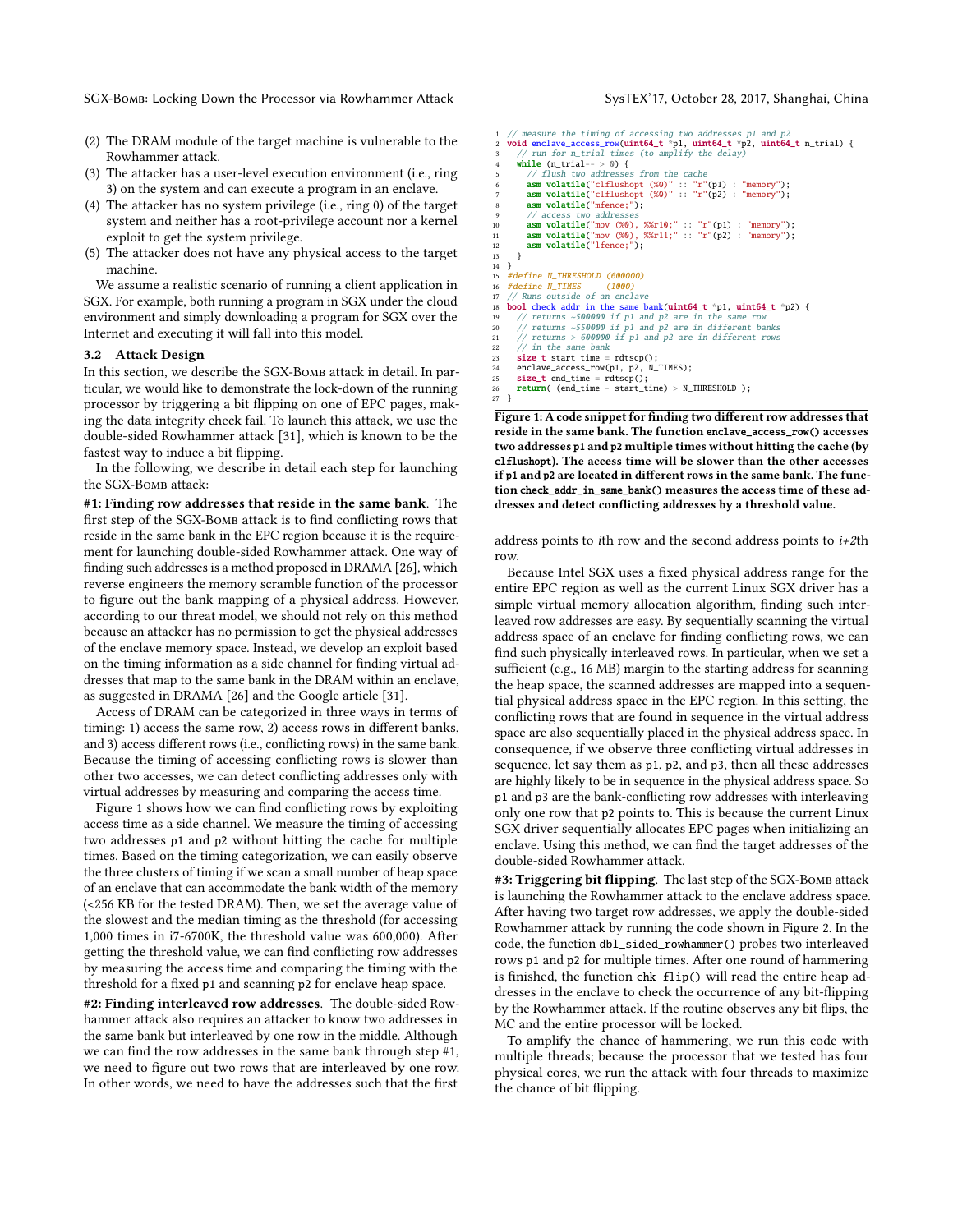SysTEX'17, October 28, 2017, Shanghai, China Yeongjin Jang, Jaehyuk Lee, Sangho Lee, and Taesoo Kim

<span id="page-3-0"></span>1 uint64 t \*ptr = ENCLAVE HEAP ADDRESS: size\_t mem\_size = SIZE\_OF\_ENCLAVE\_HEAP; 3 void  $\text{chk}_\text{flip}()$  {  $for$ (uint64\_t i=0ul; i<mem\_size/sizeof(uint64\_t); ++i) { 6 ptr[i]; // read memory 7 // MC will be locked up if any bit in the read block is flipped. 8 } 9 } 10 void dbl\_sided\_rowhammer(uint64\_t \*p1, uint64\_t \*p2, uint64\_t n\_reads) { 11 while(n\_reads-- > 0) {  $12$  // read memory p1 and p2 13 **asm volatile**("mov (%0), %%r10;" :: "r"(p1) : "memory");<br>14 **asm volatile**("mov (%00), %%r11;" :: "r"(p2) : "memory");<br>15 // flush p1 and p2 from the cache 16 asm volatile("clflushopt (%0);" :: "r"(p1) : "memory"); 17 asm volatile("clflushopt (%0);" :: "r"(p2) : "memory"); 18 }  $\frac{19}{20}$  chk\_flip();  $20$ 

Figure 2: A code snippet for launching the doublesided Rowhammer attack in an enclave. The function dbl\_sided\_rowhammer() hammers two addresses p1 and p2 for multiple times. After one round of hammering is finished, the function chk\_flip() will read the entire heap addresses in the enclave. The MC and entire processor will be locked if any bit flip is observed during the execution of this routine.

<span id="page-3-1"></span>

| <b>Refresh rate (ms)</b> | 64 (default) | 128 $(2)$ | $256(4\times)$ | $503 \; \text{(max)}$ |
|--------------------------|--------------|-----------|----------------|-----------------------|
| Min. elapsed time (s)    | 283          | 30        |                |                       |

Table 1: The minimum time taken to see the system hang by the SGX-Bomb attack by varying DRAM refresh rates. Because the chance of bit flipping by the Rowhammer attack increases as DRAM refresh time increases by, the minimum time for observing system lock is reduced for the longer refresh time.

### 4 Attack Evaluation

We implemented and launched a proof-of-concept of the SGX-Bomb attack on a target system equipped with an Intel Core i7-6700K processor and Crucial 8GB DDR4 memory. For the evaluation, we measured the minimum required time taken to trigger the system lock and analyzed the effect of the attack.

### 4.1 Attack Timing

[Table 1](#page-3-1) shows the minimum time taken to observe system hang while launching the SGX-Bomb attack for various DRAM refresh rates. The attack timing is not stable because the Rowhammer attack is caused by physical characteristics of a DRAM module, and the rate of bit flipping occurrence depending on the physical status. Thus, we show only the minimum timing that we observed for the successful attack to demonstrate its feasibility.

Normal DRAM refresh timing. For the normal DRAM refresh rate, which is 64 ms and 7.8 µs per each row, the earliest time taken for observing the system hang was 283 s.

Adjusted DRAM refresh timing. To simulate a highly vulnerable DRAM module, we adjusted the DRAM refresh rate. Reducing the DRAM refresh rate made the SGX-Bomb attack more effective. For doubling the refresh rate (128 ms), we observed the system lock in around 30 s. For the slower refresh rates, 256 ms (four times than normal) and 503 ms (the maximum rate on the processor), we observed the system lock in 4 s and 1 s, respectively.

## 4.2 Validating Processor Lock

We validated the locking of the entire processor by sending requests that the system supposed to give a response while launching the attack. Such requests include:

- (1) Typing keystrokes on the console (in ring 3),
- (2) Connecting to a network service such as sshd (in ring 3, with root privilege),
- (3) Generating keyboard interrupts (CTRL+ALT+DEL or sysrq keys, in the kernel, ring 0),
- (4) Pressing the reset button (physical).

From (1) to (3), for both ring 3 and ring 0 request handlers, we cannot observe any response from the system; that is, even for the system software including kernel cannot recover from the hang triggered by the SGX-Bomb attack. In the case of (4), we observed a different behavior than normal when the processor is locked. On our system, pressing the reset button on the system immediately reboots the system starting from the BIOS screen. This is done by the motherboard sending a signal to the reset pin of the processor, and the processor will initiate reboot upon receiving the signal. In contrast, when the processor lock is triggered, the system waits for around five seconds then the system completely turns its power off and turns it on again in order to initiate a cold reboot process. We believe that the power down is caused by the motherboard because the motherboard did not get any response for signaling on the reset pin of the processor, implying that the reset signal does not work at all while the processor is locked. Thus, the motherboard tries the physical reboot process that powers off and on the entire system. From this result, we think that the processor requires a complete power down and power up to be recovered by the lock.

### 5 Discussions

In this section, we explain why the SGX-Bomb attack is a serious security problem and describe potential software- and hardwarebased countermeasures against SGX-Bomb.

Implication of SGX-Bomb for the cloud provider. SGX-BOMB is a serious threat to cloud providers because a system lock caused by the attack requires an explicit system reboot for their server shared by a number of customers. In particular, a system reboot is a serious problem to cloud providers because some of the popular cloud services, such as Memcached and Redis, require a warm-up phase longer than one hour [\[12\]](#page-5-10), and, obviously, a faster kexecbased system reboot mechanism [\[20\]](#page-5-11) cannot be applied when the MC (and the processor) is locked.

More importantly, availability is an essential requirement of the cloud service. For example, Amazon EC2 gives its customers service credits when its service does not meet the guaranteed 99.95% of monthly uptime [\[1\]](#page-5-12). Further, an unavailable cloud service would affect other services as shown by a recent outage of Amazon Web Services that resulted in taking down other services on the Internet as a chain reaction [\[33\]](#page-5-13). To avoid such problems, the cloud providers have to maintain many replicas, increasing their service costs.

Exploiting Rowhammer for SGX-Bomb is easier. The SGX-BOMB attack is straightforward to perform in comparison with other Rowhammer attacks because SGX-Bomb does not require a sophisticated preparation phase for a successful attack. The only requirement to halt the processor in the SGX-Bomb attack is to flip any memory bits inside the entire EPC region; that is, the attack surface is wide enough to contain a vulnerable memory cell (e.g., up to 128 MB for SGX version 1). In contrast, the other Rowhammer attacks are hard to launch due to their complex attack requirements. For example, an attack that aims to flip specific bits controlling privilege (e.g., making a page table entry writable by a user process [\[31\]](#page-5-4)) not only requires controlling of memory allocation to place the target memory pages into vulnerable DRAM rows, but also requires flipping a specific bit (or bits) for a reliable attack [\[34\]](#page-5-14). SGX makes known Rowhammer detection schemes obsolete. The strong confidentiality guarantees provided by Intel SGX make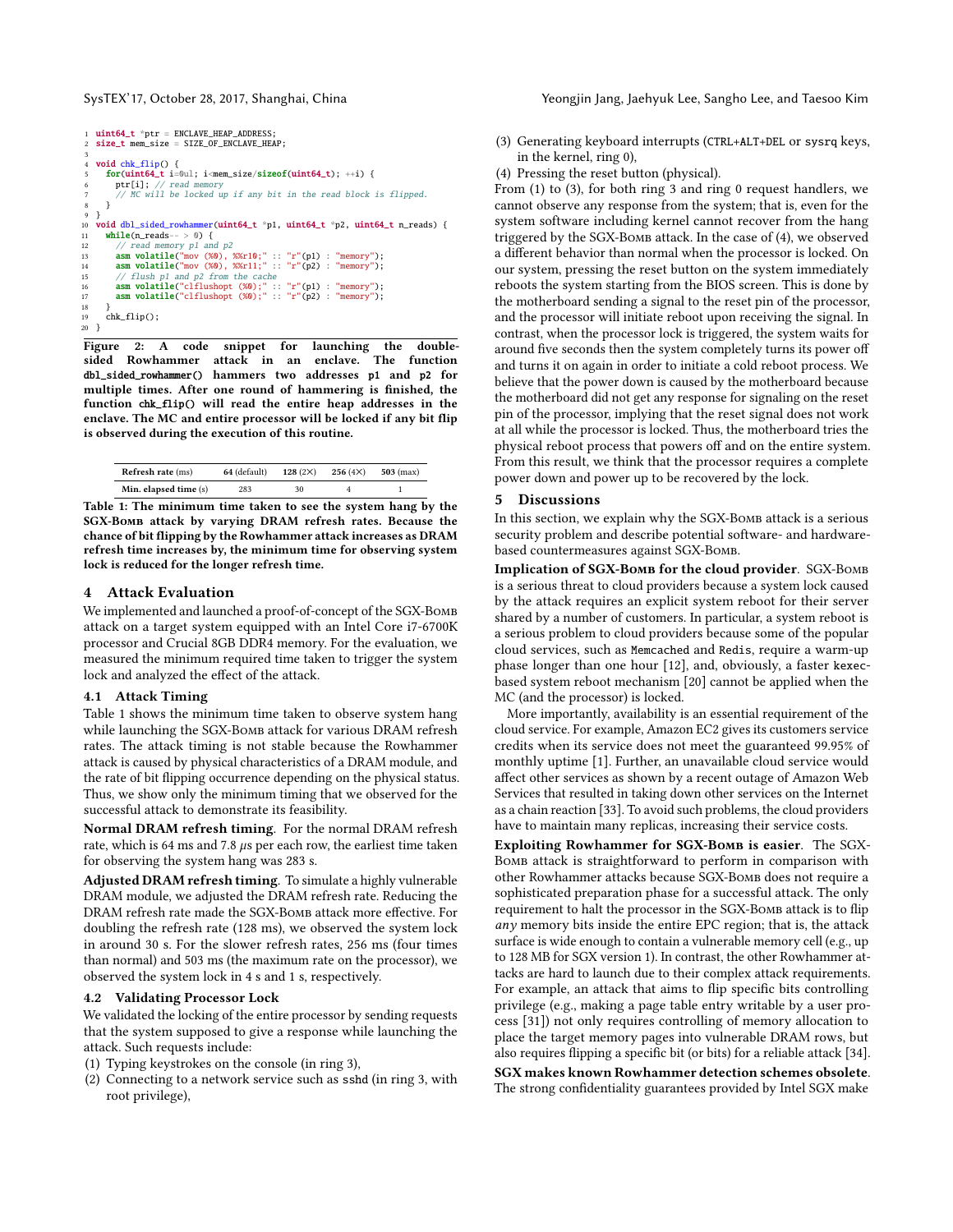SGX-Bomb: Locking Down the Processor via Rowhammer Attack SysTEX'17, October 28, 2017, Shanghai, China

the SGX-Bomb attack covert against static and dynamic analysis. First, the system software has no way to statically inspect the source code or binary that will be executed inside an enclave, when it dynamically loads its (encrypted) binary [\[29\]](#page-5-15). A two-way sandbox [\[17\]](#page-5-16) that restricts instructions an enclave process can use (e.g., clflushopt) is a possible mitigation; however, the Rowhammer attack is still possible without relying on such instructions [\[14\]](#page-5-17).

Second, system software cannot dynamically analyze and profile an enclave process because it is neither able to access the enclave memory nor able to retrieve performance events of the enclave process. The Rowhammer attack generates many cache misses because it has to directly access the memory to trigger a fault. Inspired by this characteristic, ANVIL [\[2\]](#page-5-18) and a Linux kernel patch [\[9\]](#page-5-19) profile cache misses using performance monitoring units (PMUs) to detect the Rowhammer attack. However, Intel SGX has a feature to do not accumulate performance monitoring events directly associated with an enclave for confidentiality, known as the anti side-channel inference (ASCI) [\[19\]](#page-5-6). Because the ASCI hides the number of cache misses generated by enclaves, both detection methods cannot detect an enclave conducting the Rowhammer attack.

Additionally, we confirm that Intel SGX can hide other Rowhammer attacks as well. We observe that the ASCI hides the cache misses of an enclave even when it accessed normal, non-EPC pages. This implies that SGX-based Rowhammer attacks against non-enclave memory (e.g., page table entries) are hidden from the system software, realizing covert Rowhammer attacks.

The root-cause is vulnerable DRAMs. The root-cause of the SGX-Bomb attack is DRAMs that are vulnerable to the Rowhammer attack and is not a design flaw of Intel SGX. Hence, the fundamental solution to block the SGX-Bomb attack is using Rowhammer-free DRAM or developing countermeasures to them. For instance, a DRAM module that supports target-row refresh (TRR) [\[28\]](#page-5-20) could be an effective defense. In addition to TRR, Intel developed a method called pseudo-TRR (pTRR) [\[3\]](#page-5-21) that works similar to TRR but does not require drastic changes in DRAM in their recent processors. However, both approaches require DRAMs to be compliant to them, and vulnerable DRAM modules are still available on the market; it is unclear whether future DRAM modules, which are becoming dense and stacked, are free from the Rowhammer attack.

Is error-correcting code (ECC) memory effective?. The ECC memory can mitigate the SGX-Bomb attack by mitigating the Rowhammer attack, but it cannot be a solution. This is because a previous work [\[22\]](#page-5-22) confirmed that attackers could flip more than one bit in a memory block. Since the ECC memory can only correct 1-bit error and detect 2-bit error, the ECC memory cannot detect nor prevent attacks that flip more than 3-bits in a single memory block, which is totally possible by the Rowhammer attack. Even for detecting 2-bit error, without having a new policy different than drop-and-lock, the SGX-Bomb attack can still be possible.

Potential software-based mitigation. Since processors supporting Intel SGX (i.e., all Skylake and Kaby Lake processors) and DRAM modules vulnerable to the SGX-BOMB attack are already widely deployed on the market, we highly demand software-based mitigation against the SGX-Bomb attack to prevent any further damages.

To this end, we are considering two possible mitigation approaches. First, we plan to modify the Linux SGX driver to do not sequentially allocate EPC pages in the physical address space or to prevent allocations on weak cells in the DRAM. As explained in [§3.2,](#page-2-1) the SGX-Bomb attack can easily detect conflicting DRAM rows because

the current Linux SGX driver sequentially allocates EPC pages. Similar to the approach taken in Brasser et al. [\[5\]](#page-5-23), modifying the driver to do shuffling/blocking during EPC page allocation phase make detecting interleaved conflicting rows difficult.

Second, we plan to use uncore PMUs (e.g., cache box and IMC PMUs) to detect whether the SGX-Bomb attack is being performed. We confirm that the ASCI does not hide performance events observable by uncore PMUs, as mentioned by Costan et al. [\[11\]](#page-5-1). We think that this is because differentiating and filtering enclave's performance events at the uncore PMUs is difficult to implement in hardware. We plan to investigate all the performance events of the SGX-Bomb attack that can be monitored by uncore PMUs to implement a detection method.

Better defense schemes than just processor lockdown. To avoid a serious DoS problem caused by possibly vulnerable DRAM, the processor may require different policies to take when it detects enclave data corruption, instead of the drop-and-lock policy. One possible policy is disabling all further SGX operations when there was any data corruption in an enclave. This policy also brings a DoS problem, but, at least, not the entire system halts and non-enclave processes work normally. Additionally, if the processor has a way to detect which enclave process is performing the SGX-Bomb attack (e.g., counting the number of cache misses each enclave generates) or maintains individual integrity trees for different enclaves, the processor can selectively remove the problematic enclave and let the system software know about it. However, implementing such features inside the processor would not only increase hardware costs but also experience false positives.

### 6 Related Work

This section, we introduce existing Rowhammer attacks and several countermeasures against them. We also introduce other attacks against Intel SGX.

The Rowhammer attack. Kim et al. [\[21\]](#page-5-3) found that a DRAM disturbance error can be triggered by software repeatedly accessing (or hammering) DRAM rows in the same bank, which results in bit flipping in memory. The Google Project Zero team [\[31\]](#page-5-4) turned this observation into a real exploit by inducing a bit flip into a page table entry (PTE), which allows an attacking process to manipulate its page tables freely. Because of its tremendous influence, may succeeding researches have been conducted. Gruss et al. [\[14\]](#page-5-17) and Bosman et al. [\[4\]](#page-5-24) have shown that a remote entity can launch the Rowhammer attack through JavaScript. Xiao et al. [\[36\]](#page-5-25) and Razavi et al. [\[27\]](#page-5-26) have shown that the Rowhammer attack is possible in cross-VM settings by attacking Xen paravirtual memory management or exploiting memory deduplication, respectively. Further, van der Veen et al. [\[34\]](#page-5-14) have proposed a deterministic Rowhammer attack against an ARM platform. ANVIL [\[2\]](#page-5-18) and a Linux kernel patch [\[9\]](#page-5-19) use PMUs to check visible events of the Rowhammer attack such as high LLC miss rate. However, because of the ASCI feature of Intel SGX [\[19\]](#page-5-6), such approaches cannot observe SGX-Bomb.

Attacks against Intel SGX. Researchers have considered possible attacks against Intel SGX to know whether it is secure enough and suggest improved security design for its future versions. Many sidechannels attacks exploiting page fault [\[7,](#page-5-27) [32,](#page-5-28) [37\]](#page-5-29), cache timing [\[6,](#page-5-30) [13,](#page-5-31) [16,](#page-5-32) [30\]](#page-5-33), and branch prediction [\[24\]](#page-5-34) have been proposed to attack SGX. Further, researchers have shown that it is possible to attack enclaves with software vulnerabilities [\[23,](#page-5-35) [35\]](#page-5-36). Note that existing attacks against Intel SGX focus on whether Intel SGX protects the confidentiality of an enclave from attackers. To the best of